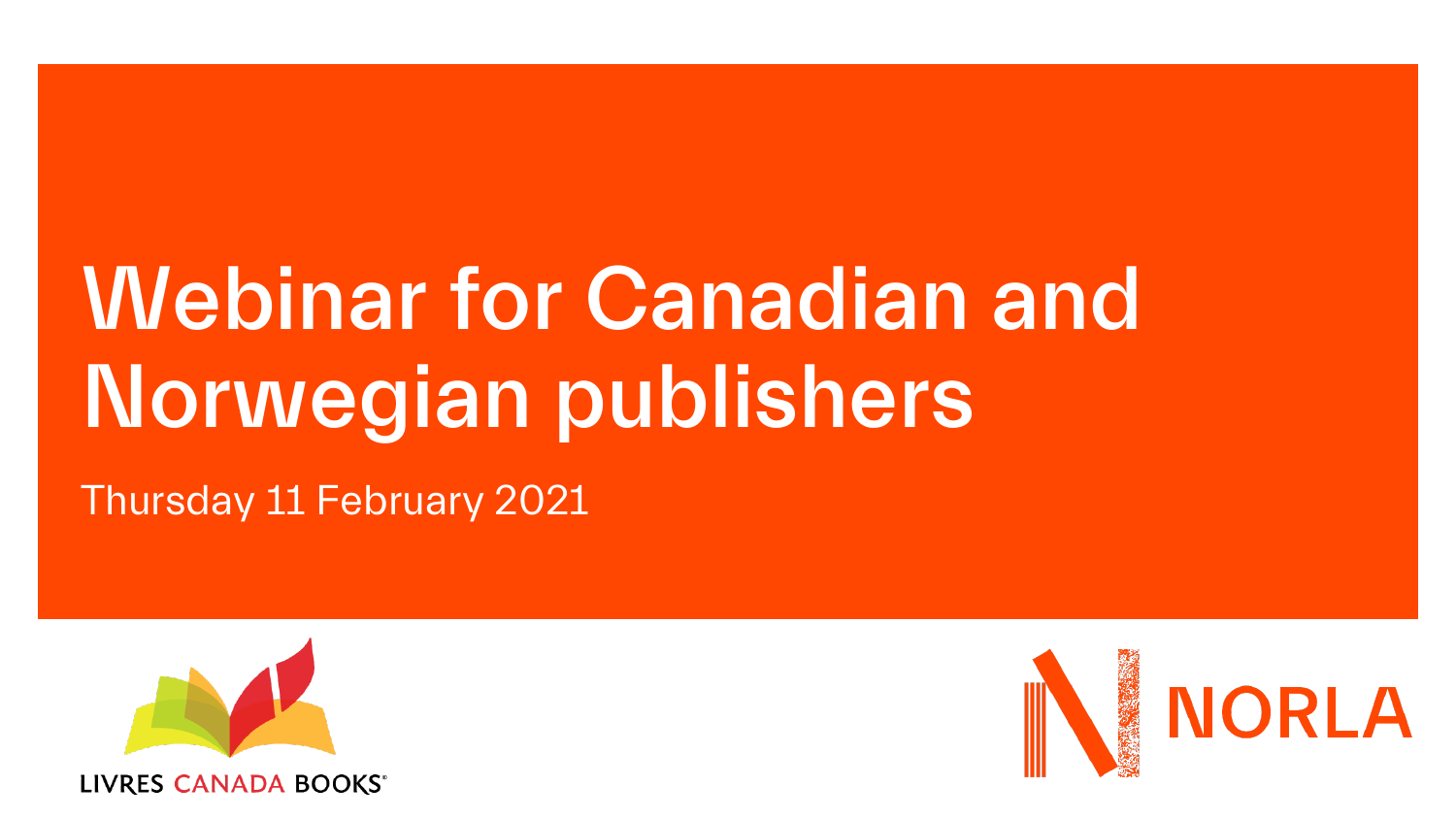

## Hello literary friends from Norway and Canada,

The year 2021 is one full of hope, as we implement the new modes of resilience we learned last year. The rapid change from in-person meetings and fairs to almost exclusively digital offerings has left many eager to restore a sense of normalcy. Books can help to ground us when our attention feels so taxed. Books provide an essential introduction to imagination, critical thinking, and curiosity for our future generations. Children's books are the perfect medium to get young minds engaged and asking important questions for the future.

We hope that this session provides you with a space that is productive and pleasant. It is our goal to help facilitate strong new business connections in the face of what we might consider at minimum— an unconventional year. We would like to thank NORLA, for their effortless collaboration; and most importantly, we would like to thank you for joining us today.

Continued success with your export initiatives, François Charette, Executive Director, Livres Canada Books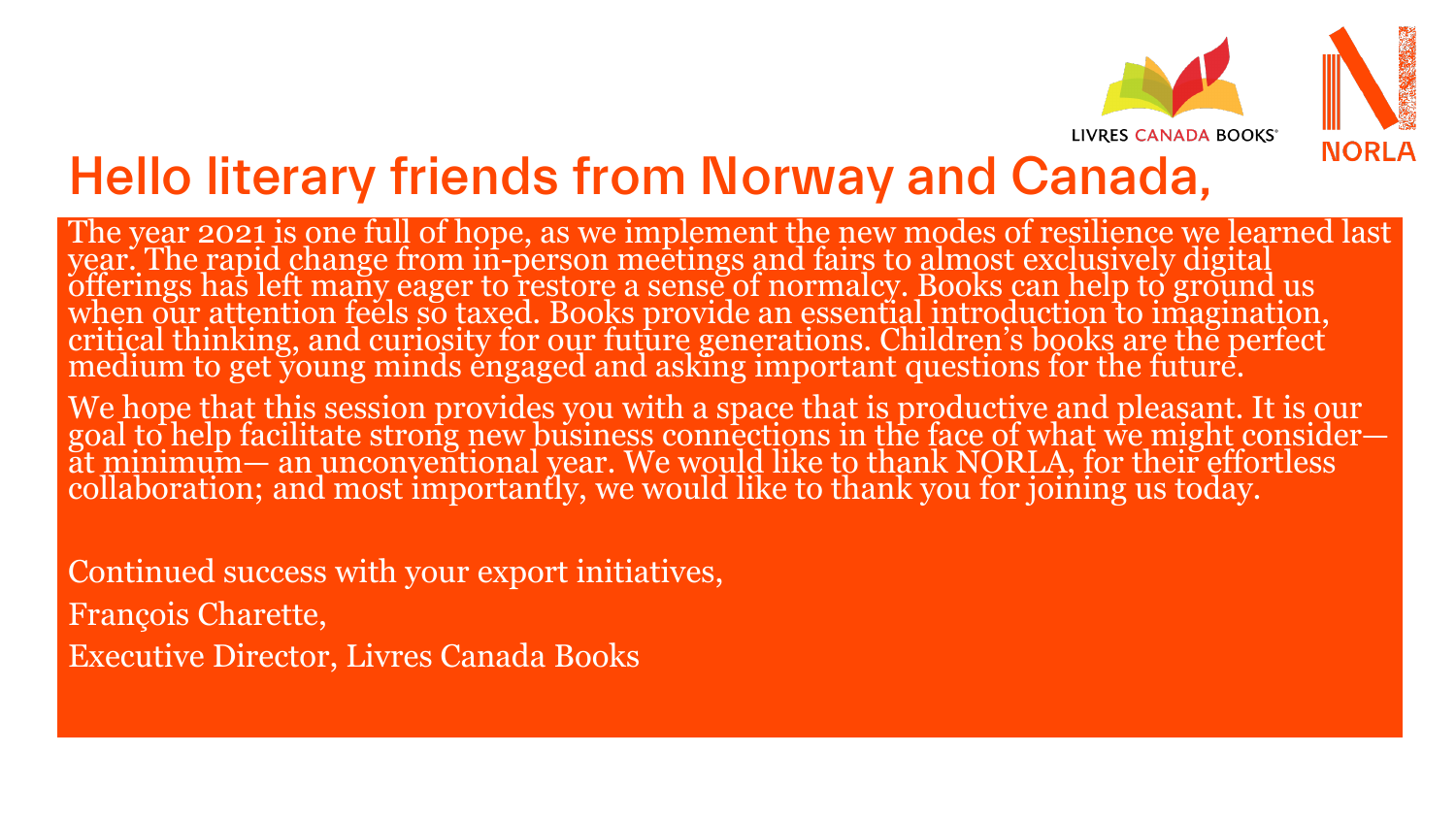

## Dear friends of literature,

2020 has brought us all into a new age of digital presentations. At NORLA, we try to focus on the positive aspects: The importance of reading is now clearer to us than ever. And being able to dive into a book is the best way to travel these days. Reading a book is definitely more enjoyable than spending even more hours in front of the screen. After several webinars and e-meetings we think we have found the perfect recipe for the book-fair-feeling: Small, tailor-made webinars with the opportunity for you to meet in individual meetings. We are looking forward to meeting you online today, to talk about great books and make new contacts!

As a former Guest of Honour at Frankfurter Buchmesse, it is a pleasure to cooperate with the next Guest of Honour: Canada. I would like to thank Livres Canada Bóoks for the great and effortless cooperation.

We hope you enjoy this webinar and find new contacts with strong and diverse titles. We sincerely appreciate your participation.

Welcome to our webinar!

Margit Walsø Director, NORLA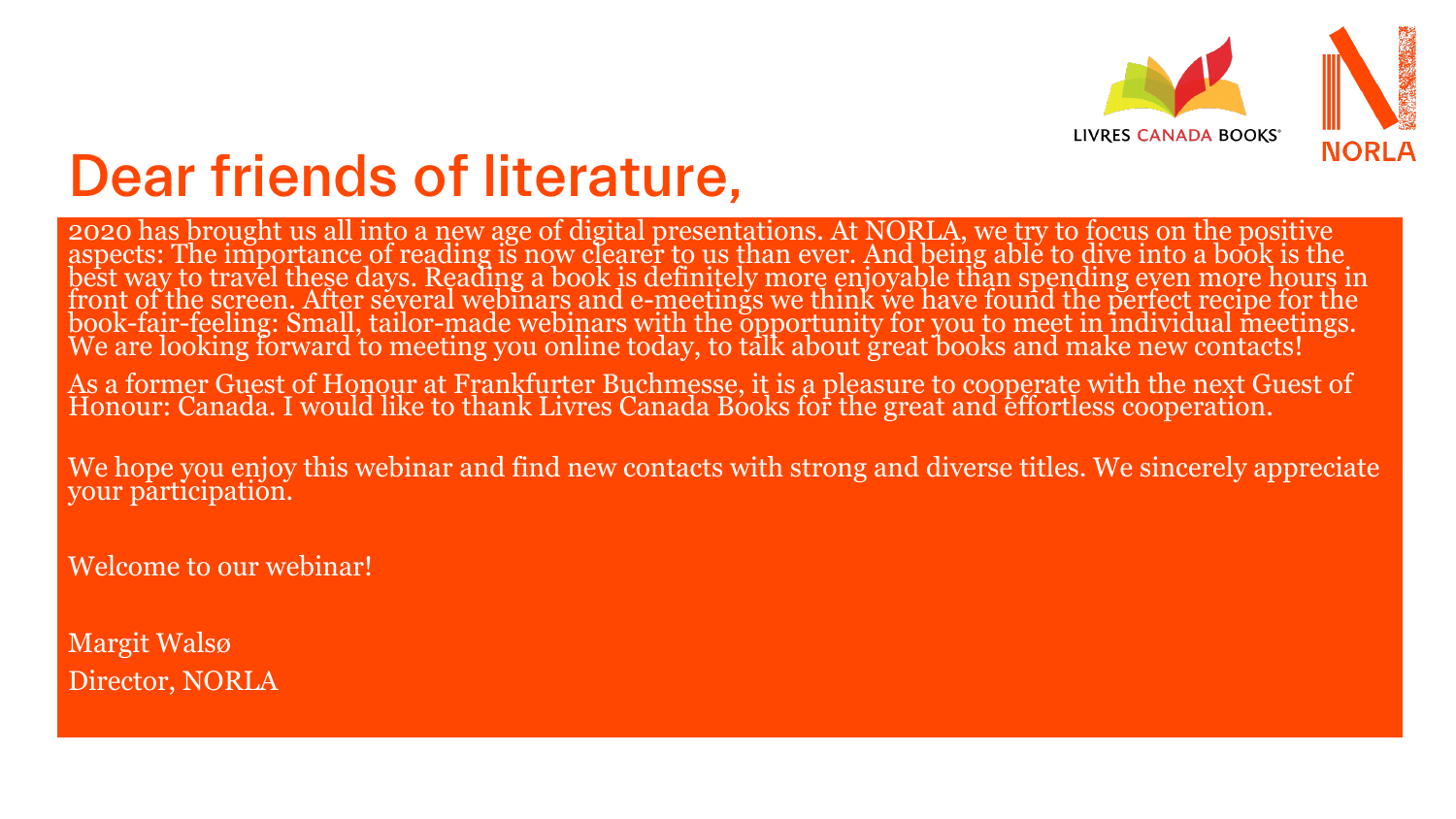

## Participants

Éditions de l'isatis – Pascale Patte-Wilbert

Éditions 400 Coups – Simon de Jocas Groundwood Books – Erica Mojzes Highwater Press – James Patterson

Livres Canada Books - François Charette Livres Canada Books - Tristan Lee

Canadian Embassy in Norway – Bjørn Petter Hernes

Figenschou – Anitra Figenschou Gyldendal – Pål Stokka Magikon - Svein Størksen Samlaget – Brynjulf Jung Tjønn

NORLA – Margit Walsø NORLA – Andrine Pollen NORLA – Oliver Møystad NORLA – Ellen Olerud

Norwegian Embassy in Canada - Ambassador Jon Fredriksen Elvedal Norwegian Embassy in Canada - Jan-Terje Studsvik Storaas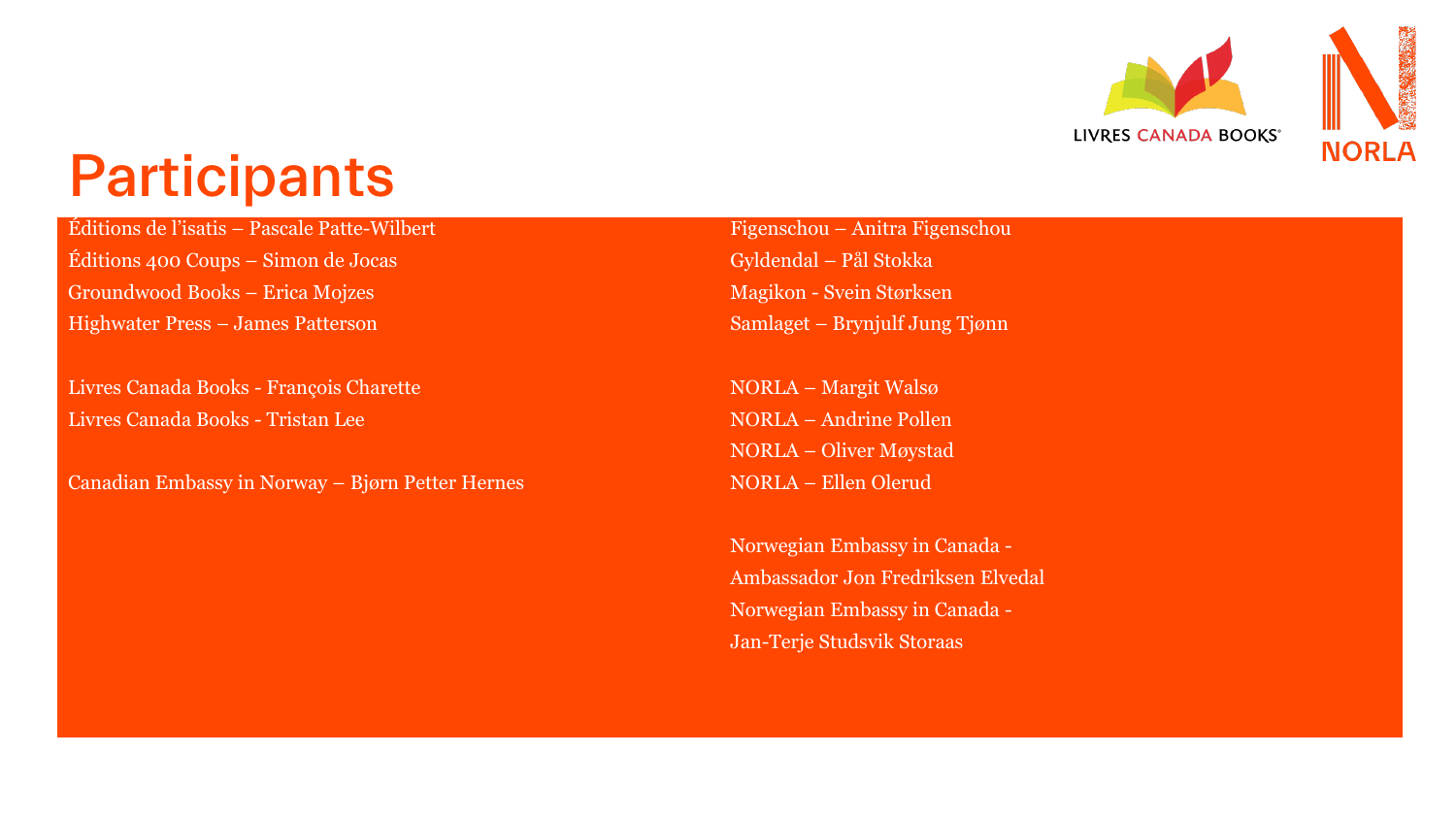

## Zoom link

Zoom: [https://us02web.zoom.us/j/87190735436?pwd=Y3NtM3NiVStS](https://us02web.zoom.us/j/87190735436?pwd=Y3NtM3NiVStSMTJ4RHFoNXJlK2E4dz09) MTJ4RHFoNXJlK2E4dz09 Meeting ID: 871 9073 5436 Passcode: 403617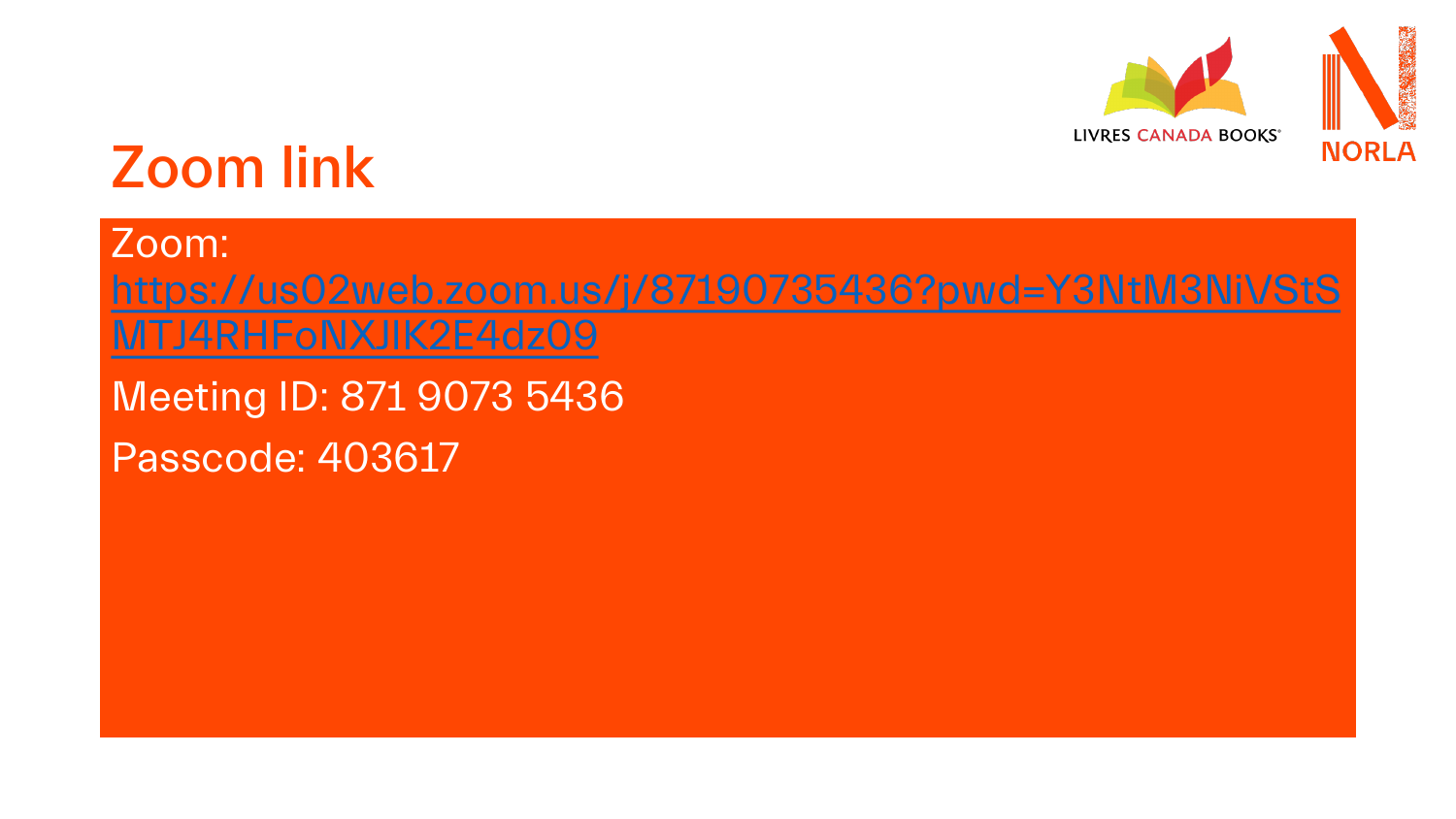

## Programme EST

### 11.00-11.10: Welcome to our webinar!

11.10-11.45: Presentation of all participants. Please prepare a short introduction of yourself and your publishing house (max. 5 minutes) 11.45-11.55: Break 11.55-12.55: Speed-dating session 12.55-13.00: Round up and good bye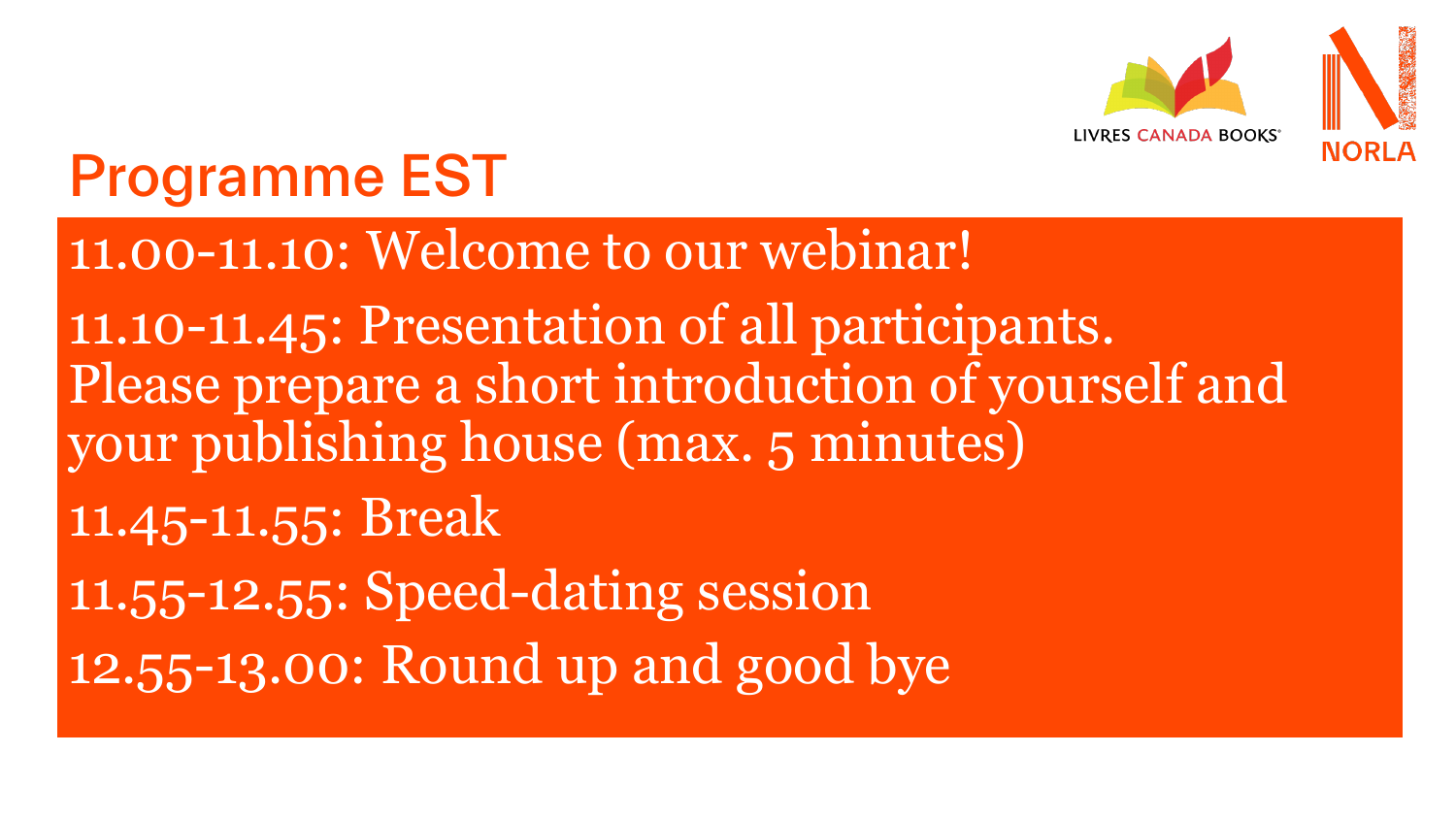

# Speed-dating plan

|                           | $15 \text{ min}$ | $15 \text{ min}$ | $15 \text{ min}$ | $15 \text{ min}$ |
|---------------------------|------------------|------------------|------------------|------------------|
| Éditions de l'Isatis      | Magikon          | Figenschou       | Samlaget         | Gyldendal        |
| <b>Éditions 400 Coups</b> | Gyldendal        | Magikon          | Figenschou       | Samlaget         |
| <b>Groundwood Books</b>   | Samlaget         | Gyldendal        | Magikon          | Figenschou       |
| <b>Highwater Press</b>    | Figenschou       | Samlaget         | Gyldendal        | Magikon          |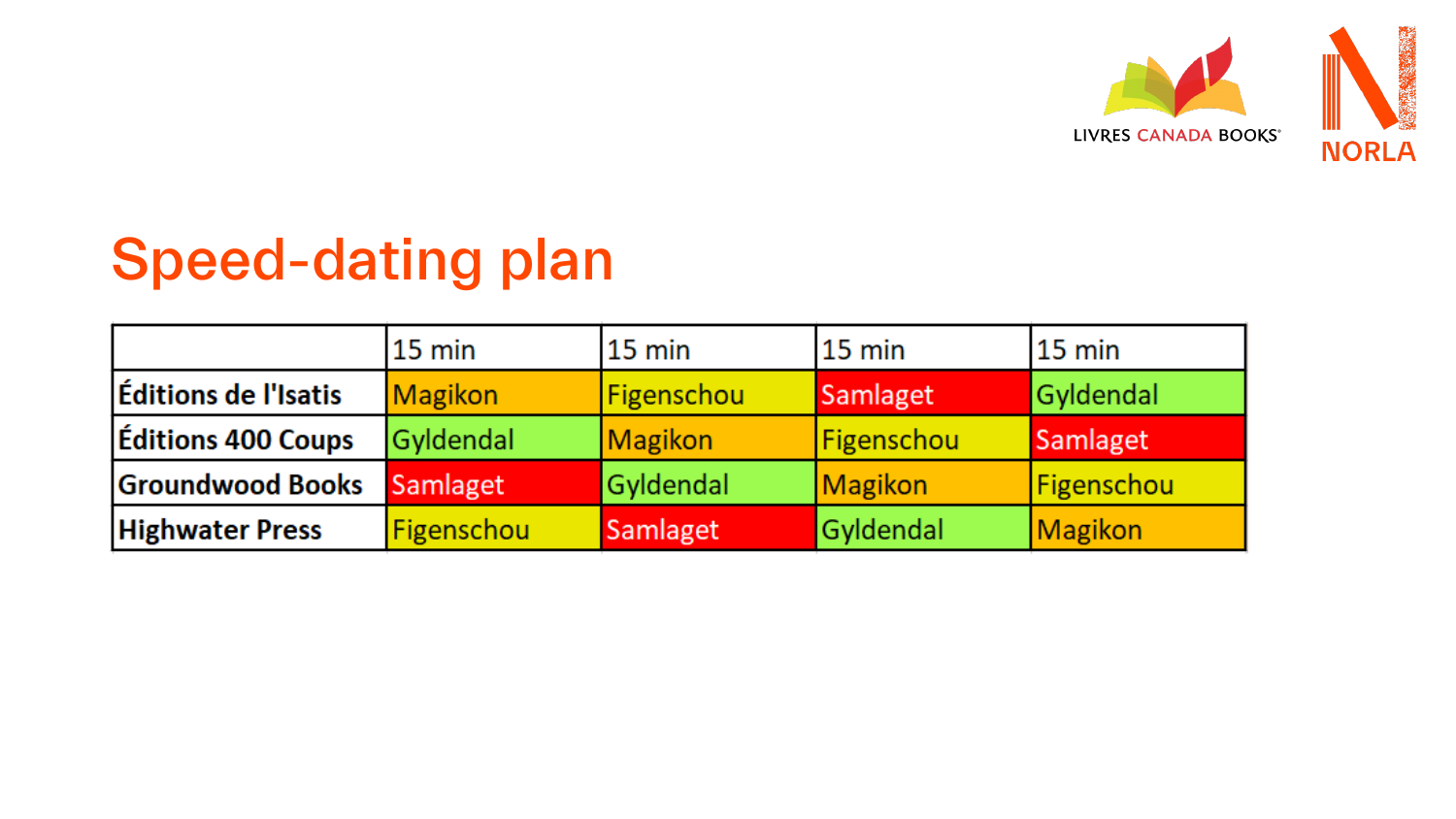#### Pascale Patte-Wilbert, Rights contact

#### [pascale.pattewilbert@gmail.com](mailto:pascale.pattewilbert@gmail.com)

# éditions de l'isatis

Founded in 2003 by Angèle Delaunois, ISATIS offers children's and youth literature (0-18 years) : picture album, graphic novel and biographies on committed, philosophical and poetic themes.

With a production of 15 titles per year, ISATIS has evolved a lot throughout its existence, driven by its love of challenges.

- True to its commitments, its current collections focus on:
- poetry for the little ones (Collection Clin d'oeil)
- philosophy and questions (Collection Tourne-pierre)
- •biographies of historical figures (Collection Bonjour l'histoire)
- problems of today's world (Collection Griff)
- precious informational albums on the most requested subjects (Collection Point Doc)

With a catalog of 200 titles, most of which have received awards and distinctions, 60% of its books are translated into other languages (English, Spanish, Catalan, Portuguese, Turkish, Chinese, Korean, German)

Eco-responsible since its inception, Isatis prints all of her books in Canada.



#### Simon de Jocas, President



#### [s.dejocas@editions400coups.com](mailto:s.dejocas@editions400coups.com)

Les 400 coups is a French-Canadian Publishing house who specializes in Children's illustrated albums. Through whimsical or though provoking texts and illustrations, for both the young and the young at heart, the Éditions Les 400 coups provides a forum for those who have something to share. By publishing children's books, we participate wholeheartedly in the great adventure of being Human with all of its infinite nuances.

Our dynamic team of publishers have managed to put together Award Wining Titles that reflect the spectrum of life's emotion. With over 450 titles in print, we boast a publishing legacy that include authors and illustrators from Canada and Europe, as well as South America and Asia. We are distributed in Canada and in Europe (France, Switzerland, and Belgium) and have over 150 translated titles.

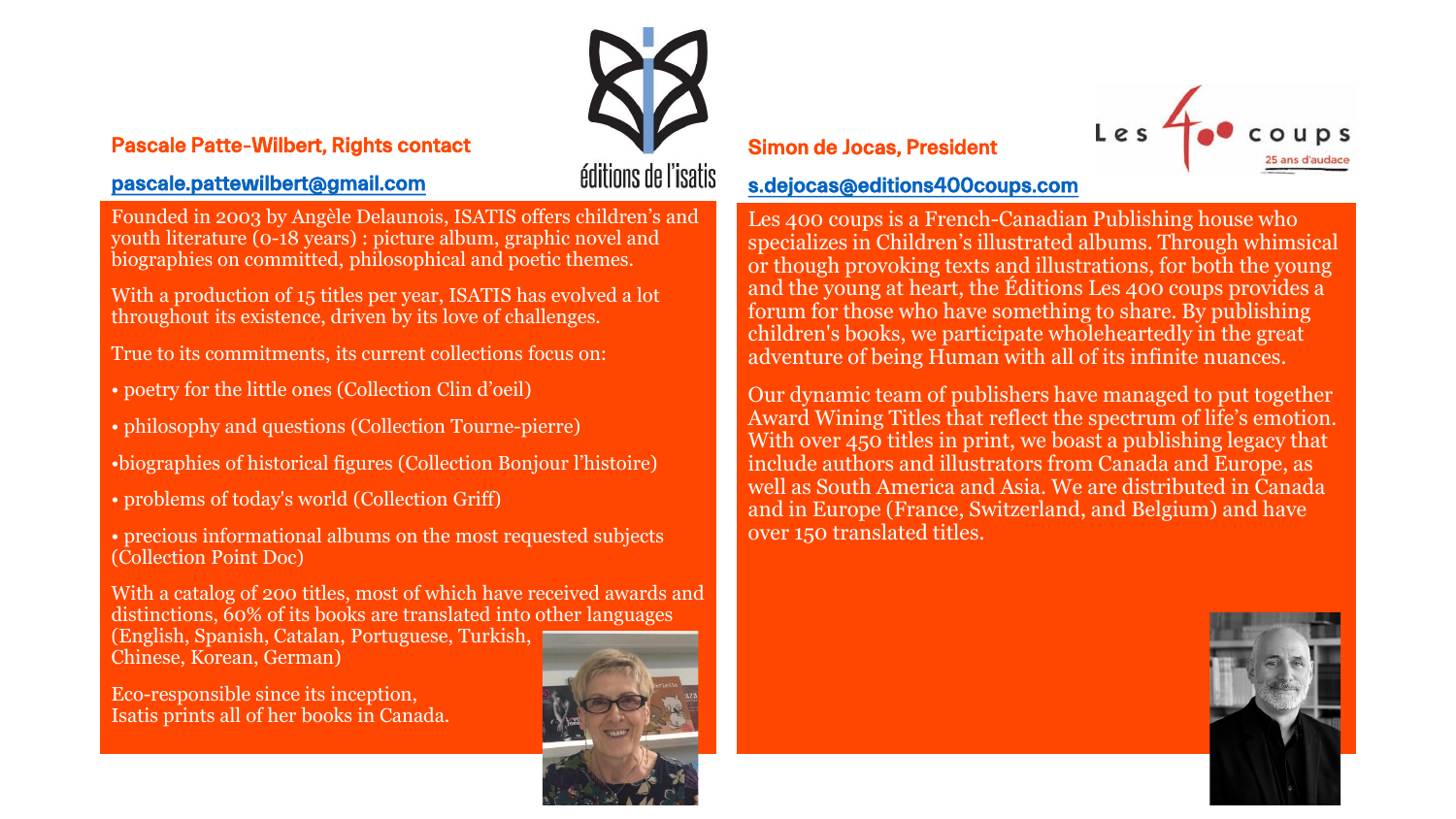#### Erica Mojzes, Rights Associate

#### [emojzes@groundwoodbooks.com](mailto:emojzes@groundwoodbooks.com)

#### **GROUNDWOOD**

Groundwood Books is an independent Canadian children's publisher of more than 40 years. We won the Bologna Prize for North American Children's Publisher of the Year in 2016, and our books are loved by children around the world. We look for books that are unusual; we are not afraid of books that are difficult or potentially controversial; and we are particularly committed to publishing books for and about children whose experiences of the world are under-represented elsewhere.

#### [Right's catalogue](Lagre på fellesområdet/Canada BU/Canada/Groundwood Books/GW_Rights_F20_S21_lowres.pdf)



## **HIGHWATER PRESS**

#### James Patterson, Rights Manager [jpatterson@highwaterpress.com](mailto:jpatterson@highwaterpress.com)

HighWater Press publishes the work of acclaimed Indigenous writers. These authentic stories, told by some of the most recognized Indigenous writers in Canada, include globally relevant social justice themes and the re-telling of historical events. HWP's vibrant and thought-provoking books include a rich mix of non-fiction, novels, graphic novels, and children's literature.

Company Contact information: Website: [https://highwaterpress.com](https://highwaterpress.com/)

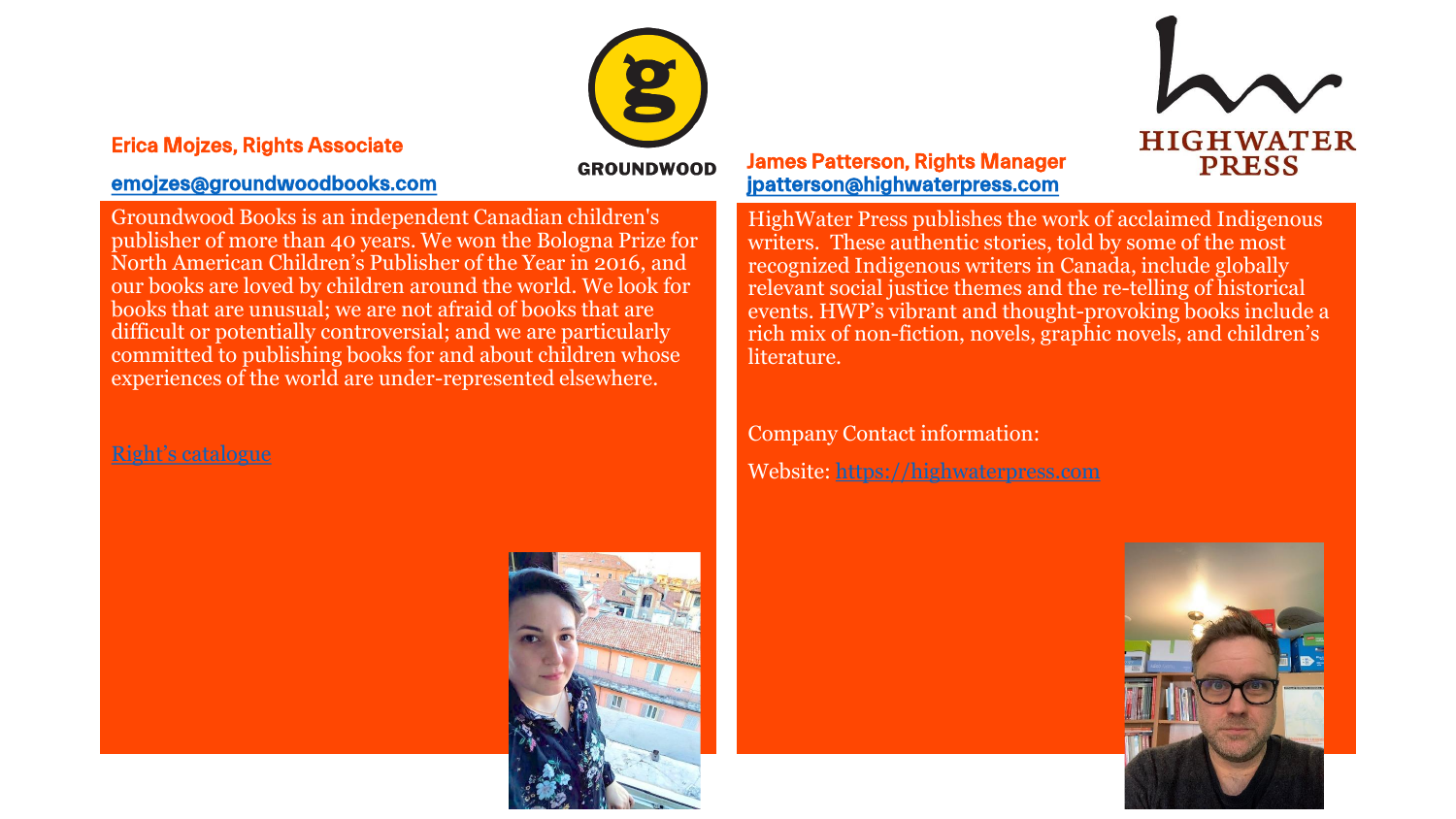#### Svein Størksen

#### [svein@magikon.no](mailto:svein@magikon.no)

**A MAGIKON**<br>W FORLAG

Magikon is a publishing house and agency specializing in all kinds of illustrated books and art books. Magikon was established in 2007. The company name consists of two parts: "magi" which signifies the magic of imagination, and "ikon" – which stands for images.

The editorial line is based on all kinds of visual culture – picture books, photo books, art books, craft books, comics, both for children and adults.

Since the start, Magikon has published many award winning books and sold rights all over the world.



#### Brynjulf Jung Tjønn, Senior Editor



[b.tjonn@samlaget.no](mailto:b.tjonn@samlaget.no)

My name is Brynjulf, I am born in 1980 and I am a senior editor for children's literature at Samlaget.

Samlaget is the oldest publishing house in Norway, founded in 1868. We publish about 100 titles each year. We have a long tradition of selling and publishing key international titles. Children and young adults are very important target groups for us.

Some of our most famous writers are Jon Fosse and Maria Parr. We are also the Norwegian publisher for Elena Ferrante.

I am also a writer and won the Brage Prize for best novel for children and youth in 2013.